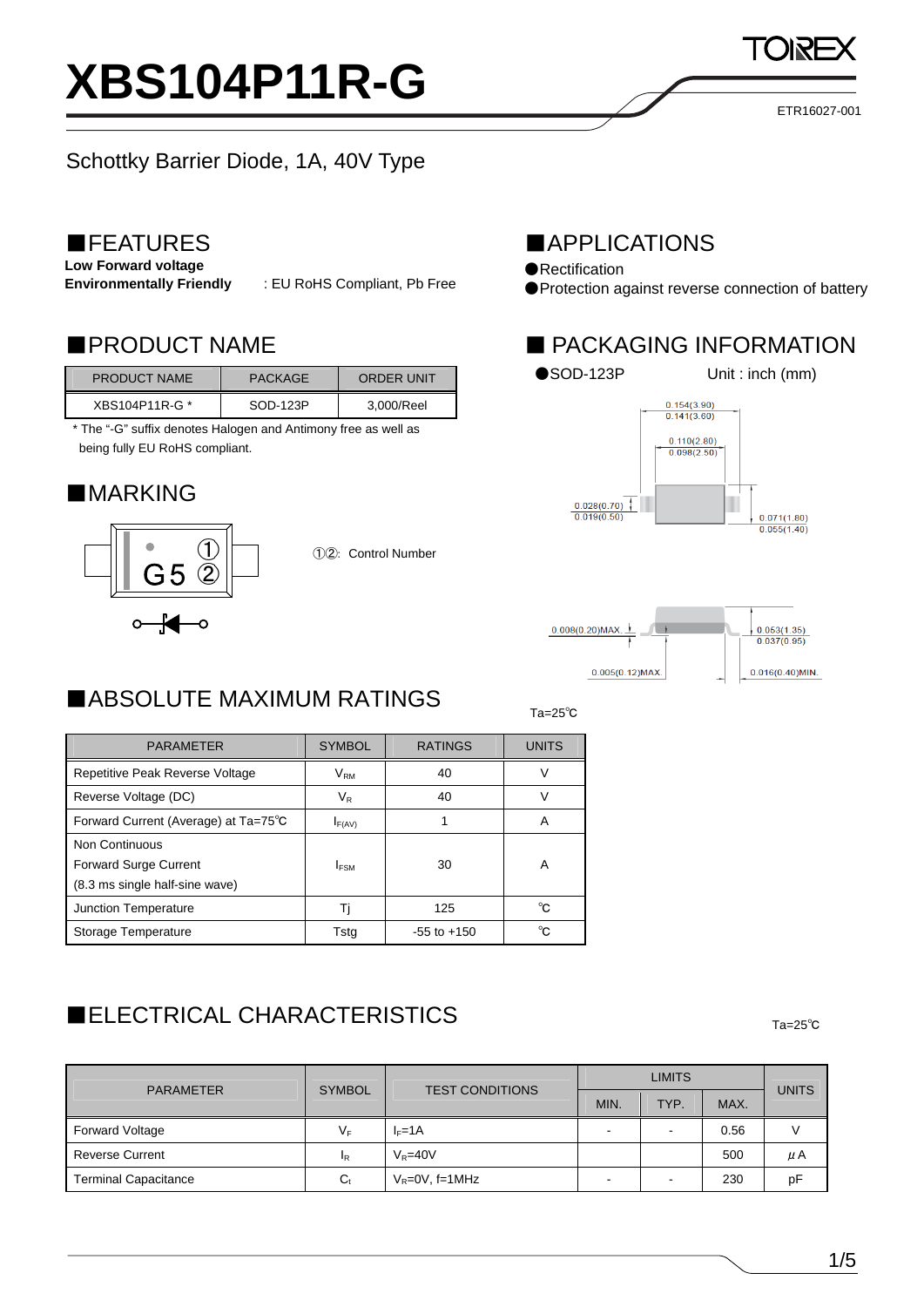# **XBS104P11R-G**

### ■TYPICAL PERFORMANCE CHARACTERISTICS









(3) Terminal Capacitance vs. Reverse Voltage (4) Average Forward Current vs. Operating Temperature



### ■NOTES ON USE

1. Please use this IC within the absolute maximum ratings. Even within the ratings, in case of high load use continuously such as high temperature, high voltage, high current and thermal stress may cause reliability degradation of the IC.

2. Torex places an importance on improving our products and their reliability. We request that users incorporate fail-safe designs and post-aging protection treatment when using Torex products in their systems.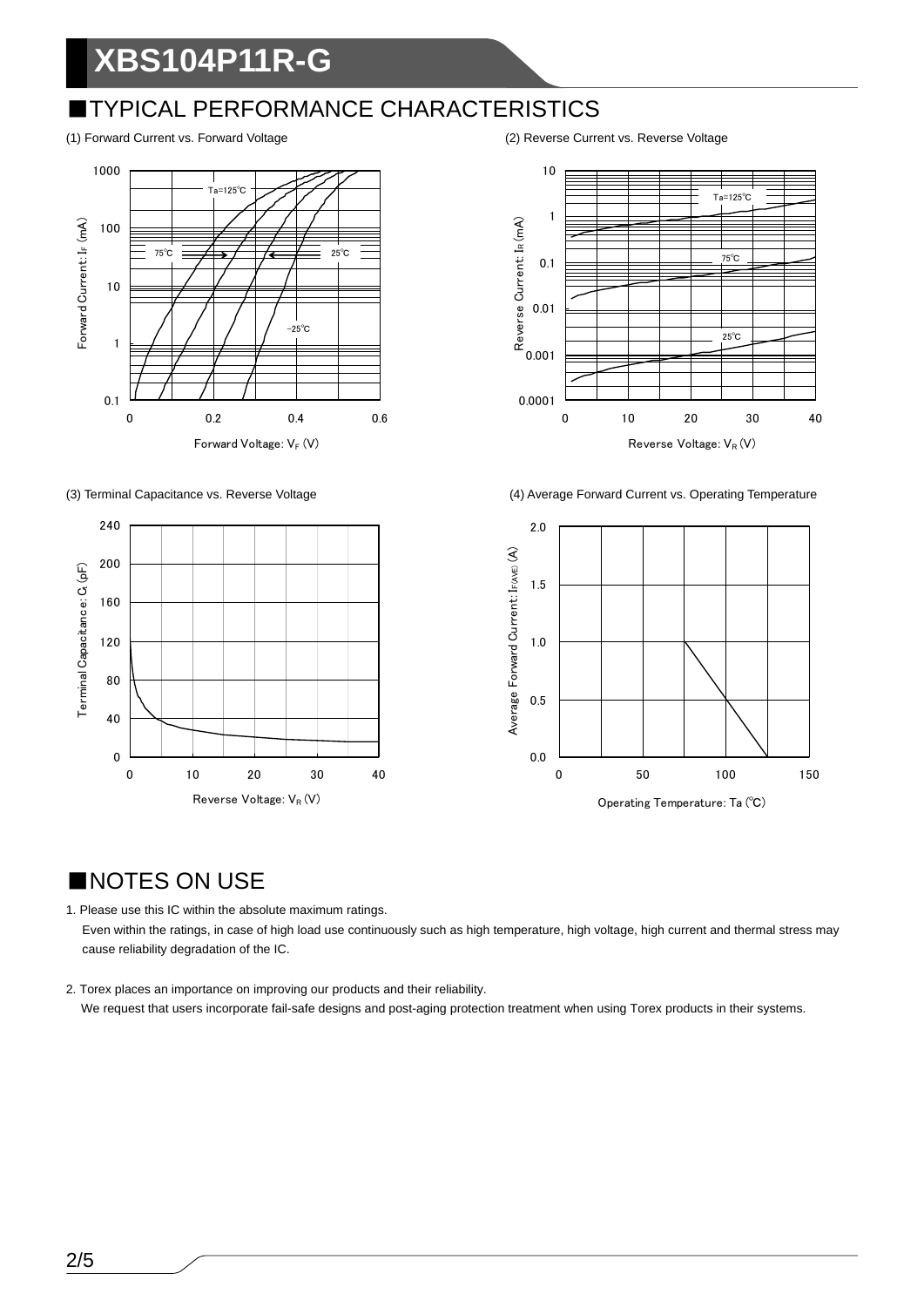### ■REFERENCE PATTERN LAYOUT

 $\bullet$ SOD-123P

Unit : inch (mm)

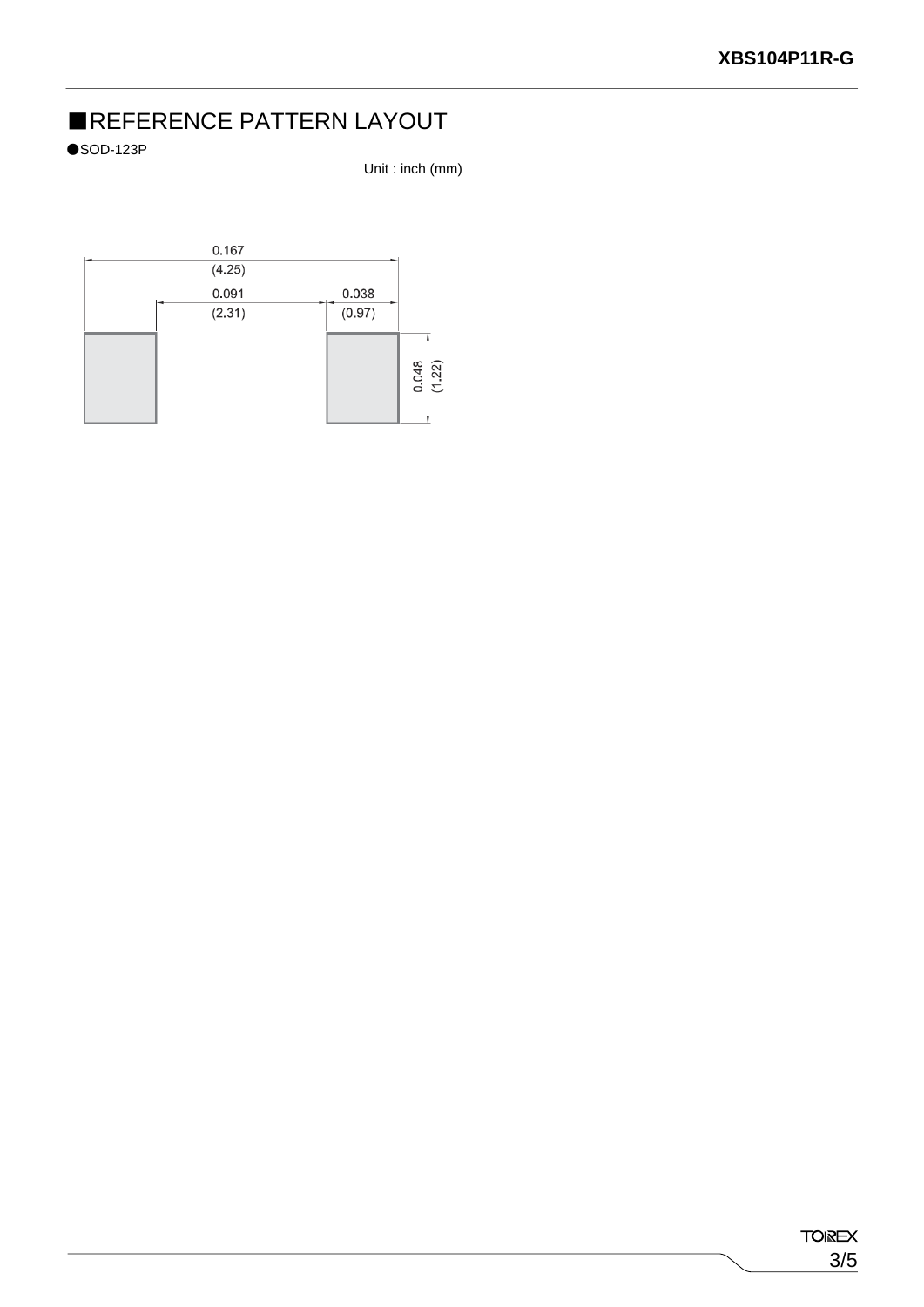# **XBS104P11R-G**

### ■TAPING SPECIFICATIONS

 $\bullet$ SOD-123P



| <b>SYMBOL</b>  | mm                         |
|----------------|----------------------------|
| $D_0$          | $1.50 \pm 0.10$            |
| D <sub>1</sub> | $1.00 \pm 0.25$            |
| E              | $1.75 \pm 0.10$            |
| F              | $3.50 \pm 0.05$            |
| $P_0$          | $4.00 \pm 0.10$            |
| P <sub>1</sub> | $4.00 \pm 0.10$            |
| P <sub>2</sub> | $2.00 \pm 0.05$            |
| W              | $+0.15$<br>8.00<br>$-0.15$ |
|                |                            |